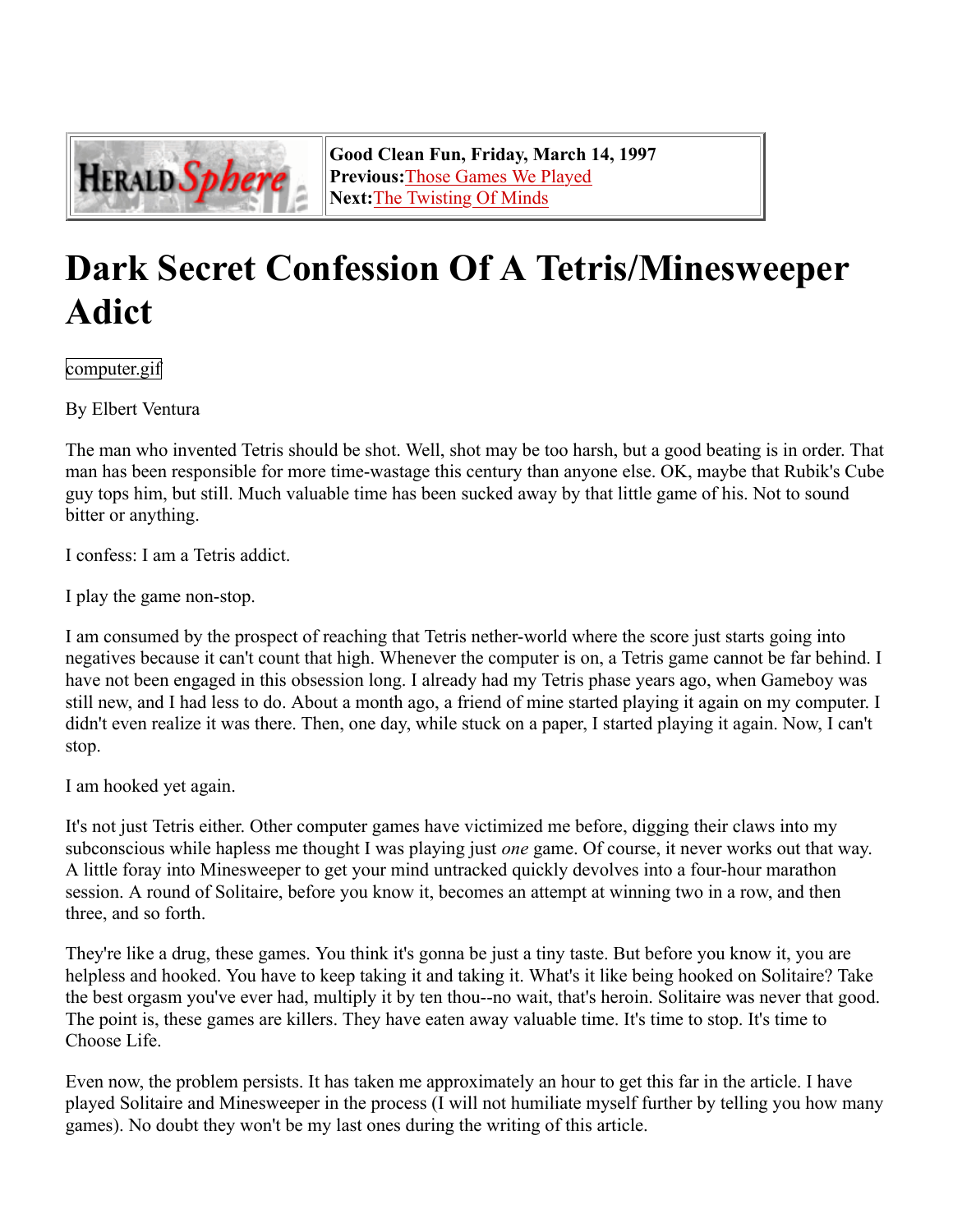Perhaps what annoys me the most about these games is that I never asked for them. They came with the computer. I had no choice in the matter. Of course, I didn't care then. I figured I was mature enough to resist the lure of the primitive little buggers. Besides, my video game-playing days were behind me. I could find no conceivable reason why I would be playing any of them. Then one day, while printing a final paper for a high school English class, I got bored. So, while waiting for the tome to print out, I decided to explore and sample the games. The first I tried was Solitaire. I played it straight. I played it with scoring. I played it with Draw One and Draw Three. I couldn't stop. It was all downhill from there.

From Solitaire, I went to Minesweeper. For the uninitiated, Minesweeper is a devilish little guessing game where, through luck and logic, you have to weed out a certain number of mines from a board of little squares. The boards go from Beginner (8 x 8, 10 mines), to Intermediate (16 x 16, 40 mines), to Expert (16 x 30, 99 mines).

For the adventurous ones, there is also a Custom-made board option. It is hard to pull yourself away from this game. For me, it all started about a year and a half ago. I was working on a paper for a History class and was stuck in a spot (Do you see a pattern developing here?). So I shrunk Word and proceeded to play Solitaire. My roommate then suggested I give Minesweeper, his time-waster of choice, a try. After a couple of games, I came upon a painful realization. I liked it. I liked it a lot. I couldn't stop playing it.

The rest of the year saw Solitaire take a back seat to the bigger, more complex, more challenging game of Minesweeper. It was a habit I couldn't shake off, not even during the summer. When my boss wasn't looking, I would occasionally take a much-needed respite from my work to play the game on the office computer. At first, I felt really guilty, until a couple of weeks into my stint when I came in on my boss and found her playing Solitaire. Everyone did it, even grown-ups. That made me feel much better, and more importantly, less guilty. And the vicious habit continued.

So now, I find myself addicted to Tetris. The game has endured through the years, shifting in and out of public consciousness, and yet still maintaining a certain unnoticed ubiquity, like a bad syndicated TV show (i.e. *Baywatch*, *Xena*). Though there have been variations on the game that have been made (like Quadtris and Welltris), Tetris the original is still the most popular choice. Many people have tried to account for the popularity of this most clever of games. Some say it's a mental thing--people love the challenge. Others say it's because of it's simplicity--it's shapes and stuff. I think it's even more basic than that. Tetris is popular because it's there. It's there when you need it. It's there when you want to waste time. It's as close to intellectual procrastination gets (hey, at least you're thinking right?). Not one person I know has willingly seeked out to get a copy of Tetris. Yet almost everyone I know who has a computer has it. Somehow, it winds up on everyone's desktop. It's a bit scary, really, like some mad Russian conspiracy to turn us into mindless zombies. We won the Cold War, though, so there goes that theory.

I managed to get through writing this article playing Tetris only twice. That's progress. I am seriously considering deleting the game from my hard drive. Come to think of it, I'm thinking of erasing all of them. These games have wasted enough of my time and brain cells. It's time I Choose Life and stop with the games. Tomorrow morning, those games are history. Tetris will be the first one to go. Just one more game, and that baby's gone.